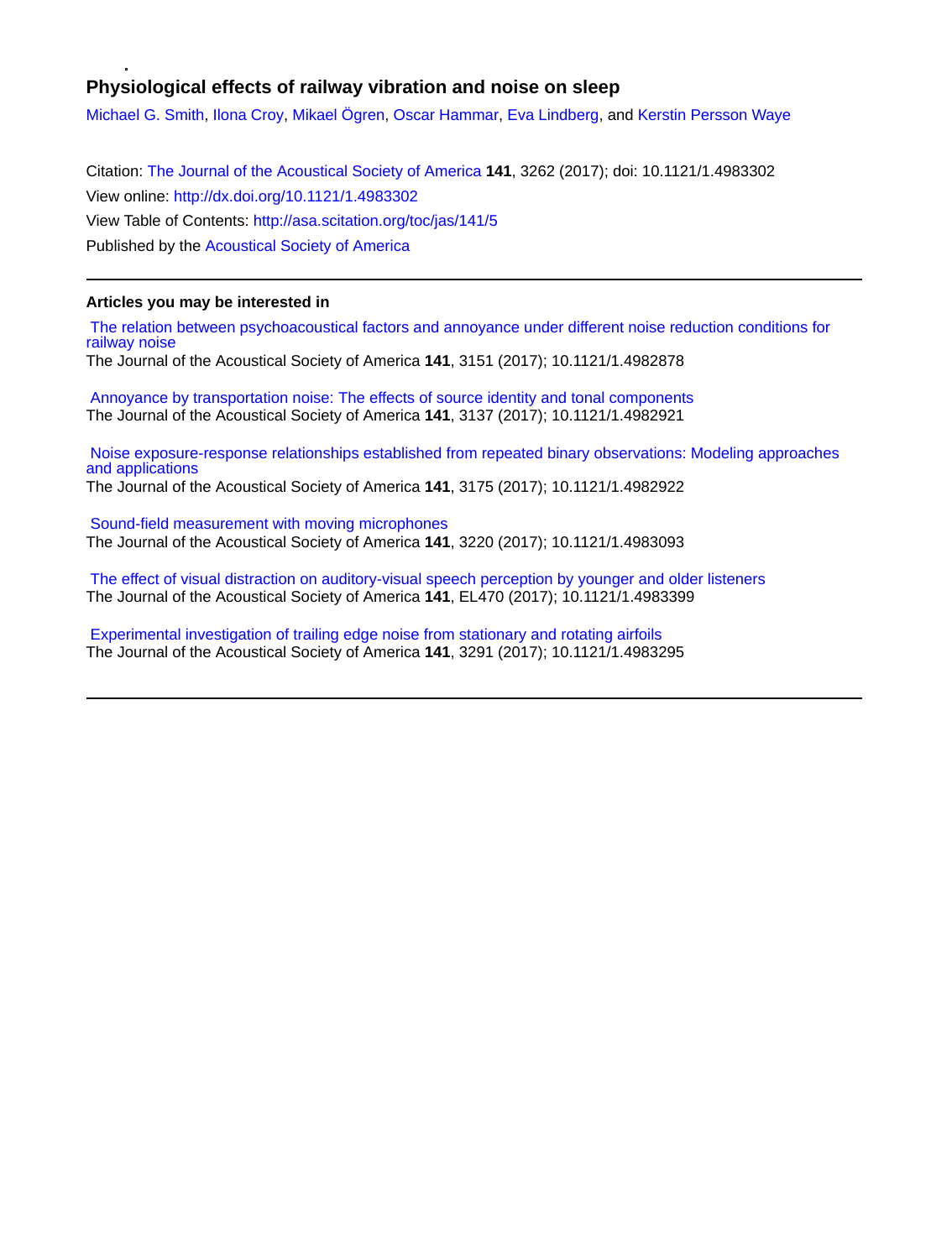

# Physiological effects of railway vibration and noise on sleep

Michael G. Smith,<sup>1,a)</sup> Ilona Croy,<sup>2</sup> Mikael Ögren,<sup>1</sup> Oscar Hammar,<sup>1</sup> Eva Lindberg,<sup>3</sup> and Kerstin Persson Waye<sup>1</sup>

<sup>1</sup>Department of Occupational and Environmental Medicine, Sahlgrenska Academy, University of Gothenburg, Gothenburg, Sweden

 $^2$ Department of Psychotherapy and Psychosomatic Medicine, Technische Universität Dresden, Dresden, **Germany** 

 $^3$ Department of Medical Sciences, Respiratory, Allergy and Sleep Research, Uppsala University, Uppsala, Sweden

(Received 24 January 2017; revised 24 April 2017; accepted 28 April 2017; published online 16 May 2017)

This paper evaluates the relative contribution of vibration and noise from railway on physiological sleep outcomes. Vibration from railway freight often accompanies airborne noise, yet is almost totally absent in the existing literature. In an experimental investigation, 23 participants, each sleeping for six nights in the laboratory, were exposed to 36 simulated railway freight pass-bys per night with vibration alone  $(a_{\text{Wd,max}} = 0.0204 \text{ ms}^{-2})$ , noise alone  $(L_{\text{AF,max}} = 49.8 \text{ dB})$ , or both vibration and noise simultaneously. A fourth exposure night involved 52 pass-bys with concurrent vibration and noise. Sleep was measured with polysomnography. Cardiac activity was measured with electrocardiography. The probability of cortical arousals or awakenings was greater following all exposures, including vibration alone, than spontaneous reaction probability ( $p < 0.05$ ). The effects of vibration exposure and noise exposure on changes of sleep stage and arousals were directly additive. Vibration and noise exposure both induced heart rate acceleration above spontaneously expected fluctuations at baseline. The results indicate that vibration and noise are processed in the brain separately yet in parallel, with both contributing towards the likelihood of sleep disruption. The findings show that vibration is of importance when considering the impact of railway freight on sleep.  $\odot$  2017 Acoustical Society of America. [[http://dx.doi.org/10.1121/1.4983302\]](http://dx.doi.org/10.1121/1.4983302)

[JFL] Pages: 3262–3269

# I. INTRODUCTION

Sleep is a vital biological event that is required by all animals.<sup>1</sup> Sleep can be disrupted by environmental noise, and nighttime noise exposure from traffic can contribute to impaired endothelial function and adrenaline release, $<sup>2</sup>$ </sup> increased awakenings and arousals, $3$  increased wakefulness and reduced REM sleep,<sup>4</sup> disrupted sleep architecture,<sup>5</sup> changes in cardiovascular activity and blood pressure,  $6\overline{6}$ increased morning tiredness, $\frac{7}{1}$  $\frac{7}{1}$  $\frac{7}{1}$  and decreased self-reported sleep quality.<sup>8</sup> Such noise-induced sleep disturbance accounts for the annual loss of almost  $1 \times 10^6$  healthy life years in Western Europe alone. $\frac{9,10}{2}$  $\frac{9,10}{2}$  $\frac{9,10}{2}$  Railway noise in particular has been suggested to cause more deleterious effects than other traffic sources, $11$  with freight trains having a greater impact on sleep than other train types. $12$ 

With respect to exposure from railways, and railway lines carrying freight in particular, noise is often accompanied by vibration. While much previous research has investigated both the psychological and physiological effects of railway noise on sleep,  $3,4,11-15$  $3,4,11-15$  the impact of vibration is less well understood. Previous work, both with laboratory and cross-sectional study designs, has reported adverse effects of nocturnal vibration, including both self-reported sleep disturbances and objectively measured sleep disruption.<sup>16–20</sup> Nocturnal railway freight vibration has been shown to be particularly problematic, with

increasing vibration levels resulting in a greater likelihood of cortical arousals, awakenings and sleep stage changes, $2^{\circ}$  stronger cardiac activations,<sup>21</sup> and negative effects on self-reported sleep parameters.<sup>[19](#page-8-0)</sup> However, studies on railway vibration typically include concurrent nocturnal noise exposure, and as such they are limited in the conclusions regarding vibration per se. To the author's knowledge, only one previous small study has examined the effect of unaccompanied traffic vibration on sleep, in which four study subjects were exposed to simulated heavy road traffic, with exposures comprised of vibration only, noise only, and vibration and noise simultaneously.<sup>22</sup> Arousals were found to occur more frequently when the noise was accompanied with vibration than when the noise was presented alone. Interestingly, vibration-only was found to elicit more sleep stage changes than when accompanied by noise, with the authors suggesting that vibration alone may be perceived as more threatening without the noise providing a source identification cue. This study is, however, limited by its small sample size and furthermore does not address the particular case of railway vibration. Other experimental studies investigating vibration and noise on sleep have generally not focused on whole-body vibration, nor specifically on traffic-induced vibration exposure, but have, nevertheless, reported that vibration and noise exposure during sleep induce more arousals and awakenings than noise alone, and that responsiveness increases with stimulus intensity[.23](#page-8-0)

Noise is received via the auditory system, and vibration a)Electronic mail: [chomgun@ucsd.edu](mailto:chomgun@ucsd.edu) is received via the somatosensory system. Although the body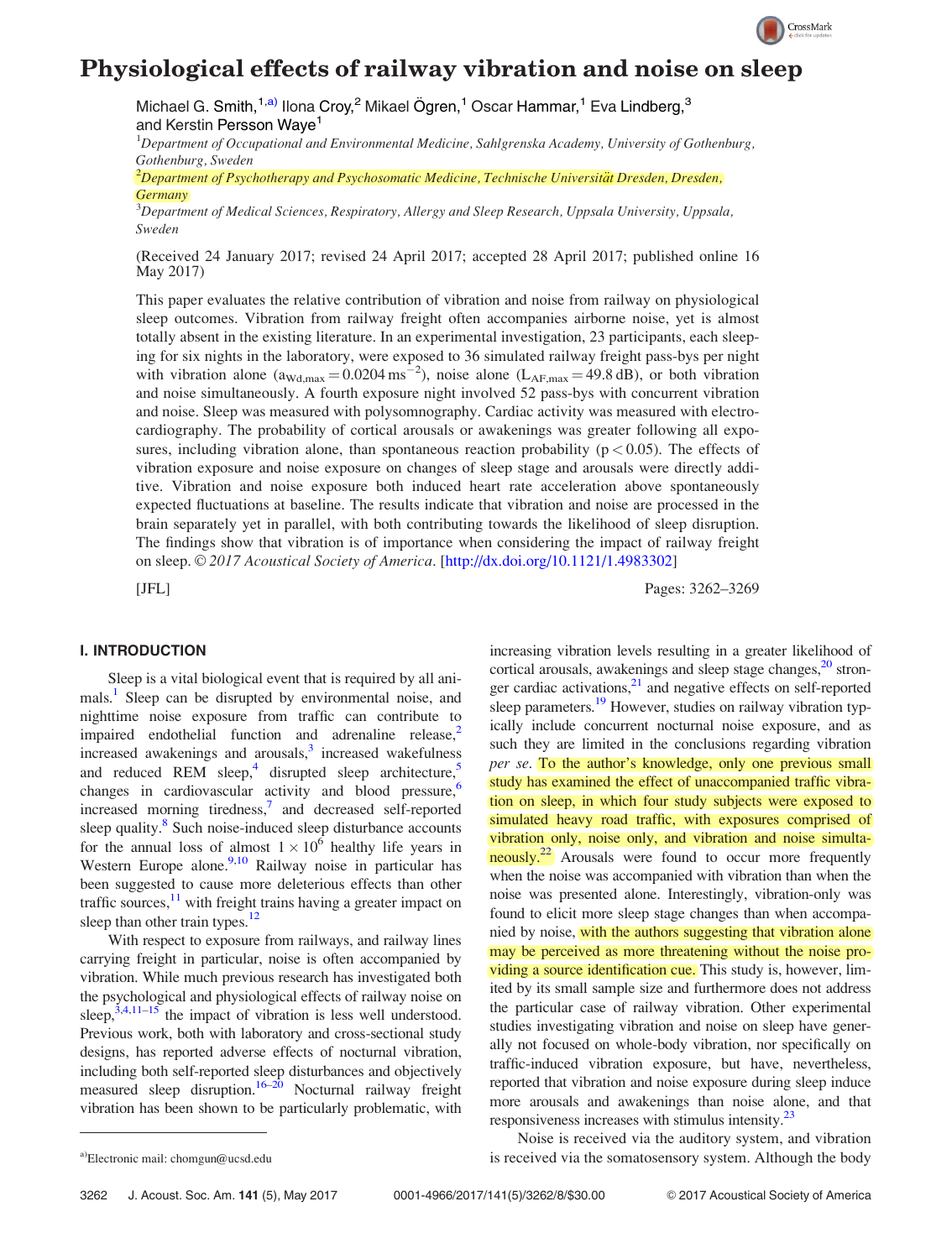uses these disparate systems, as well as the separate channels involved with other sensory inputs (e.g., visual, olfactory, and gustatory), at higher brain levels the inputs interact and are merged together to create a coherent perception of the external environment.<sup>[24](#page-8-0)</sup> For instance, it has been shown that neural response to visual input is modulated by auditory stimuli as early as  $46 \text{ ms}$  after stimulus onset.<sup>[25](#page-8-0)</sup> Such crossmodal interactions also exist between audition and mechanoreception and at optimal sound levels, the presence of auditory noise enhances the perceptual sensitivity to vibra-tory stimuli.<sup>[26](#page-8-0)</sup> Previous investigations in monkeys have found that neuronal oscillations in response to low intensity combined auditory and somatosensory stimulation are superadditive, whereby the response amplitude was greater than the sum of the responses to each individual stimulus. At sound intensities higher than 50 dB, however, the effect was directly additive.<sup>[24](#page-8-0)</sup> Processing of environmental cues continues during sleep, $^{27}$  $^{27}$  $^{27}$  and in studies involving concurrent environmental exposures it is, therefore, problematic to identify the contribution that each separate exposure makes towards effects on sleep. Knowledge of such mechanisms, hence, requires measuring sleep when the sleeping body is reacting to noise alone, vibration alone, and noise and vibration together.

In summary, there is evidence that environmental vibration contributes to sleep disturbance, but the mechanisms involved are unclear. Residents living in close proximity to freight railway lines are frequently subjected to both the associated vibration and noise, yet previous work into resulting physiological outcomes has almost exclusively focused on the noise component of the exposure. Railway vibration, therefore, represents a significantly neglected yet potentially deleterious exposure in the existing literature. Furthermore, the effect of increasing the number of nocturnal events rela-tive to previous work<sup>[20](#page-8-0)</sup> will be examined, since the frequency of trains has been shown to influence physiological reaction probability. $3$  The aim of the present laboratory study was, therefore, to investigate the effect of separate and combined vibration and noise exposure on sleep.

# II. METHODS AND MATERIALS

# A. Experimental procedure

# 1. Study subjects and setting

Twenty-four young healthy adults were initially recruited via advertisement posters in public areas of university campuses throughout Gothenburg. One volunteer dropped out due to illness before the start of the study. Of the remaining 23 participants (age range 19–30, mean 23.7 SD  $\pm$ 3.1 yr), 13 were female and 10 were male. All applicants were screened prior to acceptance on the study, with selfreported information collected on: age; sex; tobacco use; caffeine consumption; noise sensitivity and vibration tolerance, both measured on a five-point semantic scale (Not at all sensitive/tolerant–Extremely sensitive/tolerant); habitual sleep and wake times during normal and free (e.g., weekends, holidays) periods; hearing acuity; sleep quality; snoring; restless legs; breathing; allergies; medicine use; and body mass index (BMI). Participants reporting noise sensitivity as 3–5 on the response scale (i.e., Quite, Very, or Extremely sensitive) were classed as being sensitive to noise. The exclusion criteria were self-reported sleep problems, medication that might affect sleep, tobacco use or caffeine dependence and a BMI  $\langle 18.5 \text{ or } \rangle$  > 25. If an applicant was suitable, their hearing was tested with pure tone audiometry to a level of 20 dB hearing level (HL). During the trial, they were prohibited from caffeine after 15:00 and alcohol at all times. All volunteers provided informed written consent and were financially compensated for participation.

One female participant left the study after three nights for personal reasons. Data are available for this person during the control and V36 nights. Due to a technical fault, data are not available for one female participant during V36.

Our sound environment laboratory was furnished to resemble a residential apartment.<sup>28</sup> The communal space included a private entrance, kitchenette, living area, and washing facilities. Three private noise and vibration isolated rooms (background  $L_{AEq} \leq 13$  dB) were equipped as bedrooms with a bed, small chest of drawers, desk, and chairs. Each bedroom had eighty-eight 10 in. loudspeakers concealed within the ceiling to reproduce low frequencies, and two loudspeaker cabinets in the upper corners of the room for higher frequencies (crossover frequency 250 Hz). Bandpass filtered pink noise  $(L_{\text{AEq}} = 25 \text{ dB})$  with a spectrum resembling ventilation sound was introduced throughout the study periods. Electrodynamic shakers (Quake Q10B) driven by 1000 W power amplifiers (BKA1000–4 A) were mounted directly to the underside of the bed frames. Enclosures for the vibration transducers were designed and installed to ensure minimal airborne operational noise, and the headboards of the beds were removed to prevent re-radiation of structurally transmitted noise.

# 2. Vibration and noise exposure

Individuals slept between 23:00 and 07:00 for six consecutive nights. The first night allowed for adaptation to the environment and sleep measurement apparatus. The second night served as a quiet control night, allowing a baseline measurement of normal sleep in the absence of noise or vibration. Night time noise and/or vibration were introduced during nights 3–6, which were arranged in a Latin square design to minimize ordering effects. Exposure nights could involve either 36 trains with corresponding noise and vibration (NV36), 36 trains with noise exposure only (N36), 36 trains with vibration exposure only (V36), or 52 trains with both noise and vibration (NV52). Audio recordings of freight train pass-bys filtered to represent a closed window (ISO 717–1:1997)<sup>29</sup> were used as noise exposure (Table [I](#page-3-0)).<sup>[19](#page-8-0)</sup> Train vibration was synthesized using an amplitude modulated 10 Hz sinusoid horizontally along the length of the bed with maximum amplitude  $0.0204 \text{ ms}^{-2}$  (W<sub>d</sub> weighted).<sup>[30](#page-8-0)</sup> Vibration began when the noise level of the train reached 35  $dBA$ , corresponding to a delay  $t_{vib \text{ start}}$  of between 2.9 and 7.8 s from the noise onset (Table [I\)](#page-3-0). The vibration rise time did not vary between the different trains, with the first peak occurring 5.6 s after vibration onset.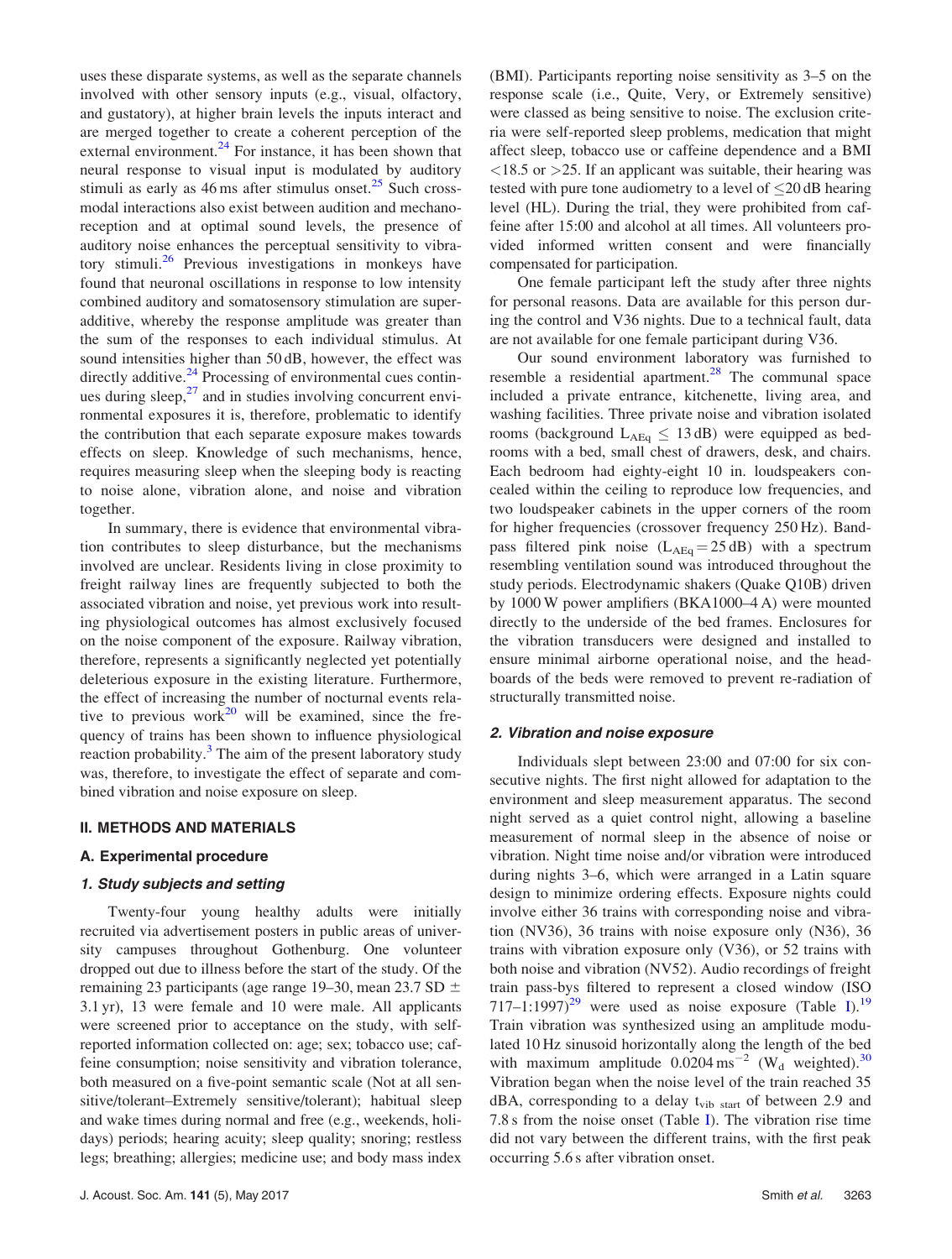<span id="page-3-0"></span>TABLE I. Acoustic and temporal characteristics of the individual trains. Measured at the pillow.

|                |      | Train $L_{AEq, pb}$ (dB) $L_{AFmax, pb}$ (dB) $t > 35$ dB (s) $t_{10\%-90\%}$ (s) $t_{vib \text{ start}}$ (s) |      |     |     |
|----------------|------|---------------------------------------------------------------------------------------------------------------|------|-----|-----|
|                | 44.0 | 48.4                                                                                                          | 11.5 | 8.9 | 7.7 |
| 2              | 42.7 | 47.2                                                                                                          | 46.2 | 9.8 | 7.3 |
| $\mathcal{R}$  | 44.5 | 49.8                                                                                                          | 23.7 | 8.4 | 7.8 |
| $\overline{4}$ | 45.6 | 49.8                                                                                                          | 29.2 | 79  | 2.9 |
| -5             | 42.4 | 47.2                                                                                                          | 56.9 | 9.2 | 6.3 |
|                |      |                                                                                                               |      |     |     |

LAEq,pb Equivalent A-weighted noise level for the train pass-by. LAFmax,pb Maximum A-weighted noise level for the train pass-by.  $t > 35$  dB Time that the noise level exceeded 35 dB, here used as the train duration.  $t_{10\% - 90\%}$ Time for the noise level to progress from 10% of the maximum to 90% of the maximum, here used as the noise rise time.  $t_{vib, start}$  Time between noise onset and vibration onset.

Trains were arranged to minimize differences in noise levels between different hours while maintaining distribution patterns typical similar to those in the field (Fig. 1). The lowest level was between 02 and 03 ( $L_{\text{AEq,1h}} = 29.7 \text{ dB}$ ) and the highest was between 00 and 01 ( $L_{\text{AEq,1h}} = 32.8 \text{ dB}$ ). These values correspond to  $-1.8$  to  $+1.3$  dB relative to the 8-h noise level. The maximum noise level was the same across all hours,  $L_{\text{AFmax}} = 49.8 \text{ dB}.$ 

# 3. Sleep measurement

Sleep was measured using ambulatory polysomnography (PSG) devices (SOMNOscreen plus, SOMNOmedics GmbH, Germany). Electroencephalogram (EEG) surface electrodes were positioned according to the international 10–20 system at  $C_7$ ,  $F_3$ ,  $F_4$ ,  $C_3$ ,  $C_4$ ,  $O_1$ ,  $O_2$ ,  $M_1$ , and  $M_2$ . Electrooculogram (EOG) and submental electromyogram (EMG) electrodes were positioned as per the American Academy of Sleep Medicine specifications.<sup>[31](#page-8-0)</sup> All electrode impedances were  $5 k\Omega$  following attachment. Data were downloaded offline each morning after sleep cessation. EEG, EOG, and EMG signals were used to determine sleep stage throughout each measurement period in 30 s epochs, manually scored by a trained sleep technologist according to pertinent criteria. $31$  The technologist was blind to the study design, and blind to the experimental intervention status (control or exposure) of any of the sleep recordings. Arousals were identified using appropriate guidance.<sup>32</sup> Arousals of  $>15$  s duration were classified as



FIG. 1. Distribution of different events throughout 36 and 52 train nights.

awakenings.<sup>[33](#page-8-0)</sup> Cardiac activity was recorded using torso electrode placement electrocardiogram (ECG) lead II. Respiratory movements were recorded with thorax and abdomen effort belts, and pulse, plethysmogram and peripheral oxygen saturation were recorded with a finger pulse oximeter, but these data are not reported here.

## B. Analysis

Sleep macrostructure was determined from the scored PSG data. Time in "light" sleep (stage N1), "intermediate" sleep (stage N2), "deep" sleep (stage N3), and rapid eye movement (REM) sleep were determined from the respective sum of the 30 s epochs scored for each stage. A sleep stage change (SSC) was defined as transferring to a "lighter" sleep stage, excluding wake. REM sleep was defined as occupying the sleep depth position between Wake and N1.6 Sleep onset latency (SOL) is the time taken to enter the first non-wake sleep stage from lights out at 23:00. N3 latency and REM latency are the first occurrence of a N3 and REM epoch, respectively, following sleep onset. Wakefulness after sleep onset (WASO) is the total time spent in wake stages following sleep onset. Sleep period time (SPT) is the time between sleep onset and the final awakening, which at the latest corresponds to the 0700 alarm call. Sleep efficiency (SE) is the percentage of time asleep relative to the time in bed. Macrostructure effects were statistically analyzed using a linear mixed model with study night (five levels) as the explanatory variable and individuals included as a random effect, accounting for repeated measurements on the same participants. Each macrostructure outcome was in a preliminary step analyzed using logarithmic, square root and untransformed data. The transformation that gave the best compliance with the model assumptions of normality was used for further analysis. $34$ 

PSG data were analyzed to determine the probabilities of event-related physiological outcomes of SSCs, EEG arousals  $(3-15 s)$ , EEG awakenings  $(>15 s)$  and combined EEG reactions (arousals and awakenings together) in a manner described previously $^{20}$  $^{20}$  $^{20}$  using a time window following noise onset, or the point where noise would have started had it accompanied vibration in the night with vibration only. The time window length was 60 s in duration, as used previously in analysis of event-related analysis of nocturnal railway vibration and noise. $3,20$  $3,20$  Furthermore, in line with previous recommendations, $35$  empirical analysis revealed that a 60 s window length maximized the reaction probability.[34](#page-8-0) The probability of EEG reactions and SSCs occurring spontaneously was obtained by analyzing the quiet control nights at times corresponding to trains in the exposure nights. The spontaneous probabilities were found to be independent of the frequency of these "phantom trains" by comparing 52 phantom trains with 36 phantom trains (paired sample t-test, combined EEG  $p = 0.660$ ; SSC:  $p = 0.901$ ).

Analysis of these phantom trains thus yields the probabilities of reactions occurring spontaneously, independently of the presence of stimulus  $(P_{\text{spontaneous}})$ . The probabilities obtained from analysis of events in the exposure nights could conceivably include such spontaneous reactions, and are,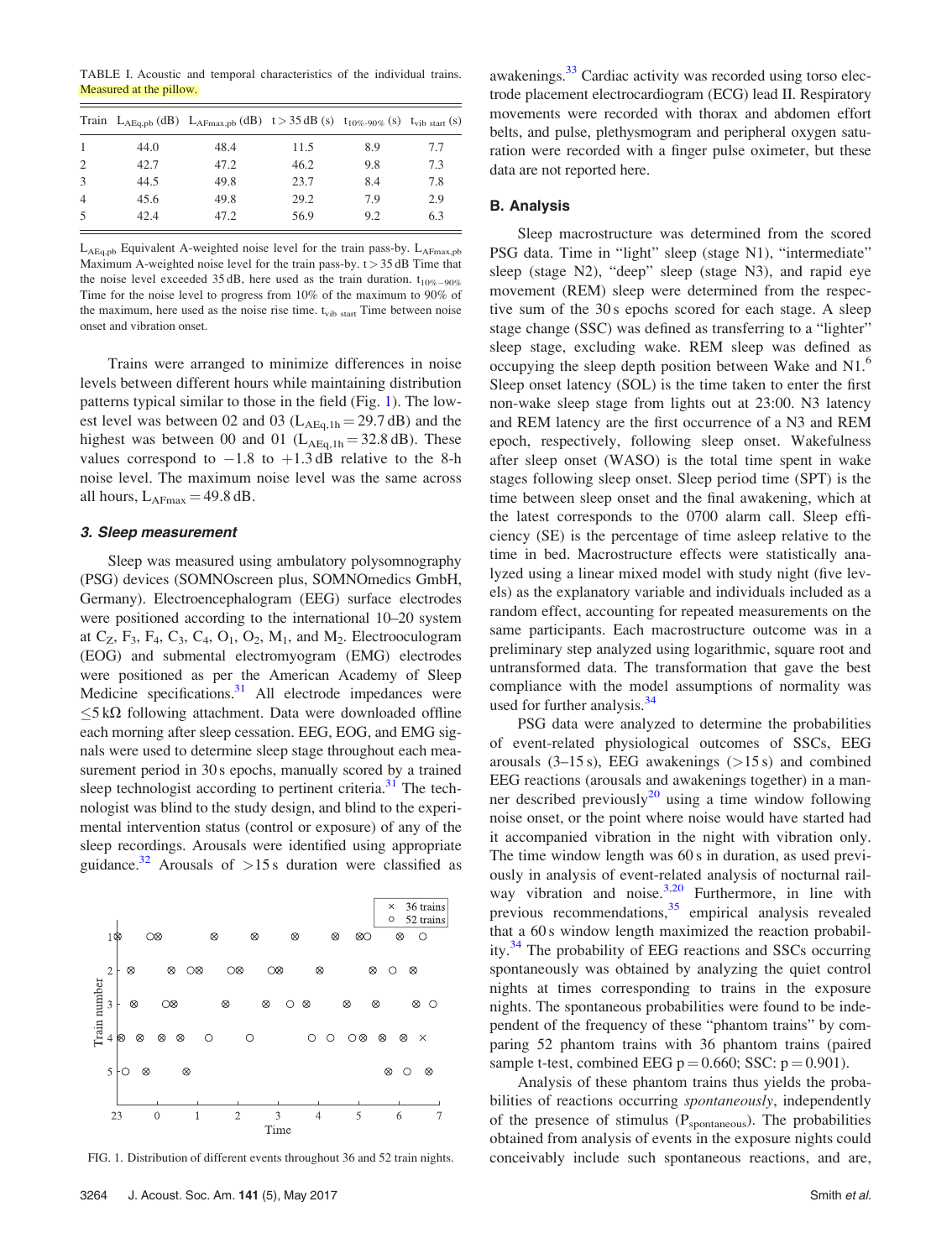therefore, only the probability of observing a reaction in the time window (P<sub>observed</sub>). Hence, the *additional* reaction probability P<sub>additional</sub> attributable to the event is given by Eq.  $(1)^{35}$ 

$$
P_{additional} = P_{observed} - P_{spontaneous}.
$$
\n(1)

Differences in probabilities between study nights were statistically analyzed within the general linear mixed model (GLMM) framework with participants included as a random effect and assuming a binomial distribution. If main effects were observed, the following *post hoc* comparisons were tested: Control:N36, V36, NV36, and NV52; N36:V36 and NV36; V36:N36 and NV36; NV36:NV52, N36, and V36. Tukey corrections were used for sleep macro- and microstructure objective data to account for multiple hypothesis testing.

Event-related heart rate amplitude (HRA) analysis was performed by determining the difference between maximum heart rate acceleration and deceleration in the 60 s time window starting at noise onset or the point where noise would have started had it accompanied vibration in the night with vibration only. Spontaneous HRA variation was obtained by analyzing phantom trains in the control night. HRA data were positively skewed and, therefore, logtransformed before analysis. $34$  The results were analyzed in a mixed model with a random intercept with experiment night as the predictor variable, a random effect variable accounting for repeated measurements on the same individuals, and a repeated effect variable accounting for multiple measurements within each night. A number of different models including sex, noise sensitivity and with variations of covariance structure were built, and subsequently com-pared using the Akaike's information criterion<sup>[36](#page-8-0)</sup> to deter-mine the model best describing the data.<sup>[34](#page-8-0)</sup> Post hoc comparisons between different nights were performed with Bonferroni corrections applied.

# III. RESULTS

#### A. Polysomnogram data

#### 1. Macrostructure

No statistically significant effects were observed for SOL, N3 latency, number of SSCs, arousals or awakenings, SPT, WASO, sleep efficiency, first awakening time, REM or N3 continuity, or total time spent in N1, N2, N3, or REM. Sleep macrostructure results are presented in Supplemental Table S2.<sup>[34](#page-8-0)</sup>

## 2. Event related data

The total number of event-related reactions across all participants in each night is presented in Table II, and the additional probabilities of EEG reactions or sleep stage change during an individual event relative to the spontane-ous reaction probability are presented in Fig. [2.](#page-5-0)<sup>[34](#page-8-0)</sup> EEG reaction probability was significantly higher in all exposure nights than the spontaneous probability determined from the control night to at least the  $p < 0.05$  level (GLMM). Across all nights with 36 trains, the highest number of event-related

TABLE II. Total number of event-related shifts to lighter sleep stage, arousals, and awakenings across all participants each study night.

|                         | "Phantom" trains (52) | Event-related reactions |     |                                                   |     |
|-------------------------|-----------------------|-------------------------|-----|---------------------------------------------------|-----|
| Response                | Control               | N36.                    |     | V <sub>36</sub> NV <sub>36</sub> NV <sub>52</sub> |     |
| Total arousals (n)      | 124                   | 132                     | 101 | 159                                               | 190 |
| Total awakenings (n)    | 36                    | 48                      | 59  | 47                                                | 72  |
| Total EEG reactions (n) | 160                   | 180                     | 160 | 206                                               | 262 |
| Total SSCs (n)          | 129                   | 127                     | 109 | 155                                               | 207 |

SSC: Sleep stage changes. V36: Vibration only, 36 trains. N36: Noise only, 36 trains. NV36: Noise and vibration, 36 trains. NV52: Noise and vibration, 52 trains.

awakenings occurred in the vibration-only condition, corresponding to an increased awakening probability of around 0.05 compared to the spontaneous awakening frequency. The additional awakening probability in V36 was not, however, significantly different from other exposure nights.

The pattern of increased awakenings in V36 was not mirrored by an increase in arousals. Here, the combined conditions induced more arousals than with vibration alone. This was especially true in the NV36 night, where the arousal probability was around 0.08 higher than in V36  $(p = 0.003)$ . Arousal probabilities did not significantly differ between NV36 and NV52, where trains occurred more frequently.

Since event-related arousals, with the exception of V36, occurred more than twice as frequently as awakenings, the combined EEG reaction additional probability followed a similar pattern to arousals, in that the combined vibration and noise exposure had a higher probability than vibration alone. However, none of the observed differences in combined EEG reaction probability between exposure nights were statistically significant.

For sleep stage changes, again the combined vibration and noise stimulation showed the greatest effect, and SSC probabilities were higher in N36, NV36, and NV52 nights relative to the spontaneous probability to at least the p < 0.01 level. Although SSC probability was higher in both nights with noise and vibration than vibration-only  $(p < 0.05)$ , as seen in Fig. [3](#page-5-0) the vibration component of the exposure nevertheless contributed to an increased likelihood of sleep stage changes. Furthermore, changes to a wake stage were not included in the calculation of SSCs, so it is unsurprising that nights with the highest awakening probability, in this case the vibration-only condition, partially contributes to a slightly lower probability of sleep stage change.

The additional probabilities are presented in Fig. [3](#page-5-0) along with the sum of the noise-only and vibration-only nights. The difference between this sum and the probabilities from the dual stimuli night (NV36) is calculated according to Eq. (2). For sleep stage change and arousal probabilities, the sum of P<sub>additional</sub> from the noise-only and vibration-only nights is close to the probability from the combined exposure night, agreeing to within 0.4 percentage points. This close agreement is not observed for awakenings or consequently combined EEG reactions, which have differences of  $\Delta P = 0.054$  and 0.055, respectively: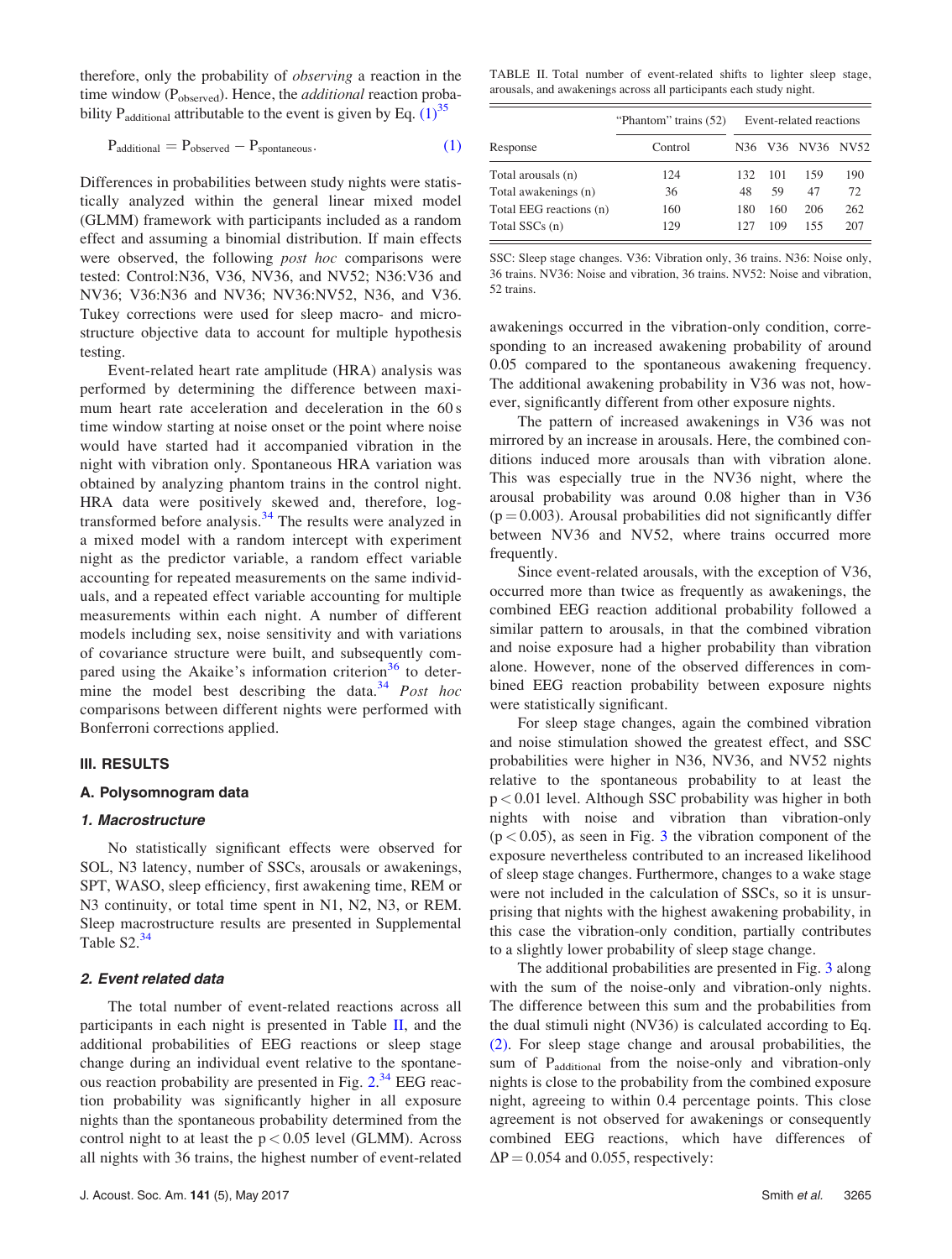<span id="page-5-0"></span>

FIG. 2. (Color online) Event-related EEG reaction probabilities for each study night. (A) Arousals. (B) Awakenings. (C) Combined EEG reactions. (D) Sleep stage changes (SSC). Probabilities were calculated with the pooled data from all participants using all events within the full study night. V36: Vibration only, 36 trains. N36: Noise only, 36 trains. NV36: Noise and vibration, 36 trains. NV52: Noise and vibration, 52 trains. Error bars indicate 95% confidence intervals.

$$
\Delta P = ([N36 + V36] - NV36). \tag{2}
$$

# B. Heart rate data

HRA was greater when the participants were awake before the train onset, or awoke during the train pass-by itself, than when they continued to sleep  $[F(1,4096) = 368,$  $p < 0.001$ ]. Data where participants were awake were subsequently excluded from the analysis. The mixed model with random intercept that best described the data used a first order autoregressive covariance matrix structure, which accounts for the time-varying nature of the data. $34$  A first model included experiment night, sex and sensitivity. Sex  $(p = 0.159)$  and sensitivity  $(p = 0.153)$  were found to be nonsignificant and were thus excluded from analysis. The final model, therefore, included experimental night as the predictor variable and the intercept and the repeated effect terms (participant and event number within night), and employed a first order autoregressive covariance structure. A significant main effect of night was found  $[p < 0.001, F(4,852) = 5.13,$ see Fig. [4](#page-6-0)]. Post hoc tests revealed that HRA was higher in all exposure nights (N36, V36, NV36, NV52) than in the control night ( $p < 0.05$ ). HRA did not differ significantly between the exposure nights.

# IV. DISCUSSION

For the first time, this study has investigated how noise and vibration from railway traffic interact regarding their effects on human sleep. The controlled laboratory design allowed for nights with simultaneous noise and vibration, and nights with only noise or vibration. The comparisons of physiological reactions between nights, therefore, enables determination of the degree of response attributable to each separate exposure stimulus, and the interactions thereof. In summary, both vibration and noise contributed to eventrelated EEG reactions, sleep stage changes and increases in cardiac activity. The effects of vibration and noise were directly additive for EEG arousals and SSCs. Heart rate accelerated following vibration, noise, and combined exposure, but the degree of acceleration did not differ between these different exposure scenarios. No effects on overall sleep architecture were observed between 36-event nights with noise only, vibration only, or combined noise and vibration. Increasing nocturnal noise and vibration exposure from 36 trains to 52 trains had no significant effect on sleep macrostructure or event-related cortical or autonomic response.



FIG. 3. (Color online) Contributions of noise and vibration exposure to different physiological reaction probabilities. (A) Arousals. (B) Awakenings. (C) Combined EEG reactions. (D) Sleep stage changes (SSC). N36: Noise only, 36 trains. V36: Vibration only, 36 trains. NV36: Noise and vibration, 36 trains.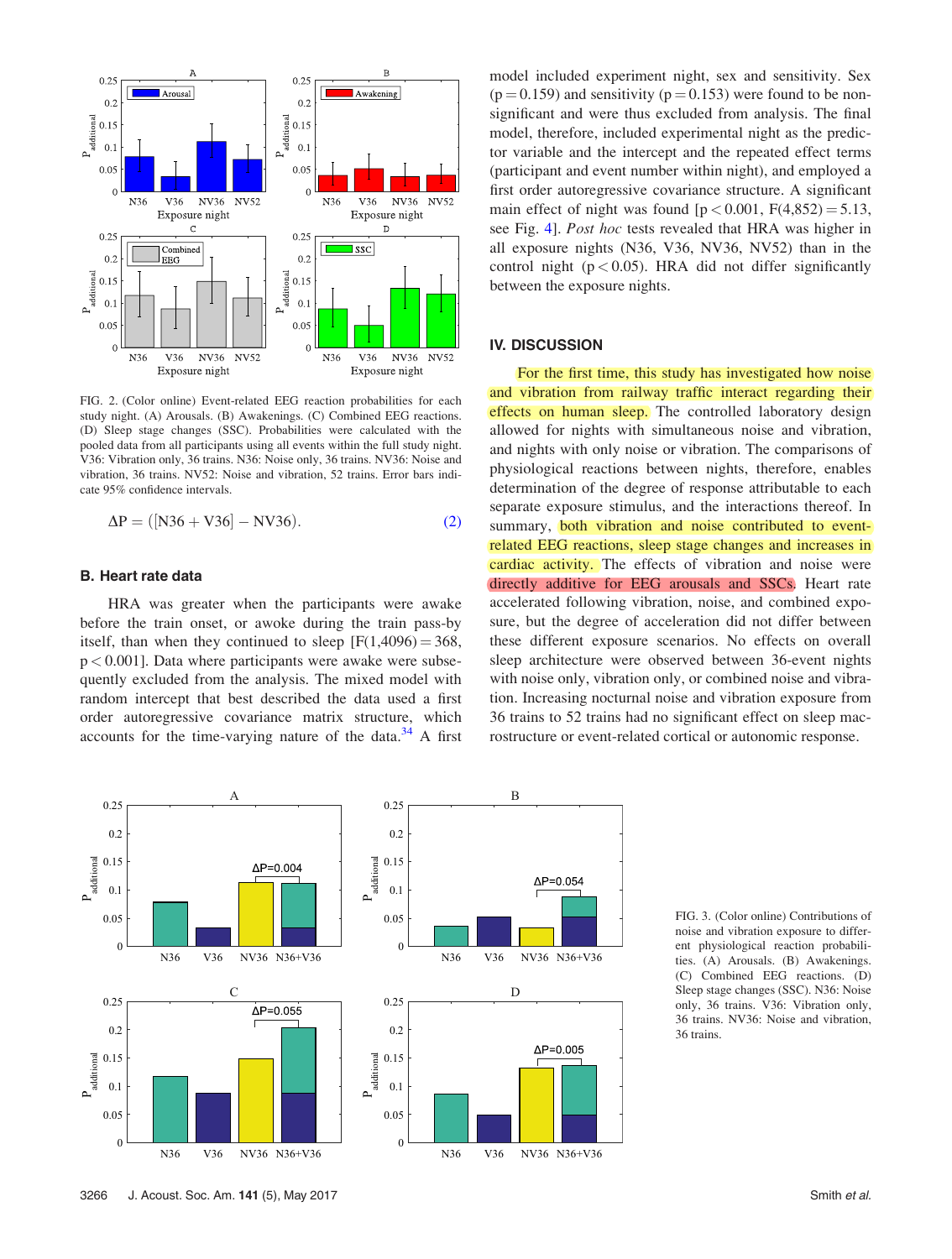<span id="page-6-0"></span>

FIG. 4. (Color online) Mean HRA in all study nights. Error bars indicated 95% confidence intervals.

## A. Effects on sleep physiology

The effects of noise and vibration were directly additive for event-related EEG arousals and SSCs. This has previously only been observed in monkeys for sound intensities above  $50 \text{ dB}$ .<sup>[24](#page-8-0)</sup> In contrast, a very small study had previously reported that changes of sleep depth were more frequent following exposure to heavy road traffic vibration-only than when noise was presented alongside. $^{22}$  $^{22}$  $^{22}$  The probability for awakenings, which are the strongest form of activation during sleep, $37$  was slightly higher during vibration-only than noise-only or noise and vibration together in the present study, although the difference was not statistically significant. Nevertheless, taken together with the fact that the effect on awakenings within V36 differed from the effect on arousals and SSCs, we assume that the absence of acoustic information hinders classification of the specific nature of the exposure source. Auditory information continues to be processed during sleep, $^{27}$  $^{27}$  $^{27}$  and could enable identification of the exposure as railway vibration. An unidentified exposure, hence, could indicate a potential threat, with the sleeping brain preparing the body to react by waking up. The sleeping brain's spontaneous rhythms preclude its ability to maintain stable sleep in the presence of noise. $38$  The brain may, however, be less resilient to vibration than noise, and, hence, may more readily awaken from sleep following vibration, as seen here, although the effect was modest. In the opposite direction to awakenings, arousal probability was lower during vibration-only trains than noise-only or combined vibration and noise. These EEG arousals are a mechanism by which the body maintains vigilance towards the external environment even while maintaining a sleeping state,  $39$  so the lower arousal probability implies that the brain is less able to evaluate the vibration and maintain sleep, being more likely instead to lead to an awakening. However, if vibration does not lead to an awakening, it still contributes towards the overall impact of exposure on sleep fragmentation, reflected by the additive effect on arousals and SSCs.

The only exposure night where SSC probability was not significantly higher than the baseline was the vibration-only condition. However, in this V36 night, awakening probability was greatest, and such awakenings were not included in SSC derivation. Therefore, in the exposure nights involving noise, the exposure had a significant probability to lead to a reduction of sleep depth, while maintaining a sleeping state. In the vibration-only night, however, rather than sleep purely becoming more shallow, the body was more likely to fully awaken.

Increasing the number of events with both vibration and noise from 36 to 52 resulted in a decrease of around 0.04 in additional arousal probability, and subsequently combined EEG reaction probability, although this decrease was not statistically significant. Within-night habituation to railway noise, whereby reaction probability decreased with an increasing number of nocturnal events, has been reported previously, $3$  but this habituation was not observed when investigating 20 and 36 nocturnal vibration and noise exposures. $^{20}$  It is, therefore, possible that when traffic frequency exceeds a certain threshold, a slight habituation to the repeated exposure manifests. However, compared to noise exposure, any such habituation effects in the present work are rather small when vibration and noise are presented simultaneously, supporting the notions that vibration may be more indicative of threat than identifiable noise, that sleep stability is less effectively maintained following vibration than noise, or indeed a combination of the two.

Whereas, noise and vibration were found to lead to event-related EEG reactions, overall sleep architecture was found to be generally unaffected during the full night. These biological responses are, therefore, occurring at the expense of spontaneous changes in sleep microstructure, as has been observed previously for noise<sup>[3](#page-7-0)</sup> and combined noise and vibration. $^{20}$  $^{20}$  $^{20}$  It is, however, unclear whether these disruptions of the natural rhythm of sleep are relevant for negative outcomes associated with interference of vital processes including memory consolidation,  $40$  daytime sleepiness,  $41$  hormone regulation<sup>[42](#page-8-0)</sup> and clearance of toxins that accumulate during wakefulness.<sup>[43](#page-8-0)</sup>

## B. Effects on cardiac activity

Heart rate amplitude was higher during trains in all exposure nights relative to changes occurring spontaneously, indicating that vibration, noise, or a combination thereof are capable of inducing autonomic activations. Increased heart rate has previously been shown to occur following exposure to air, road and railway noise, $3,44$  $3,44$  $3,44$  and simultaneous railway noise and vibration, $2<sup>1</sup>$  but to our knowledge this is the first time such a response has been shown for vibration alone. Scenarios where vibration, but not noise, occur are uncommon, but homes in the vicinity of railway tunnels represent such a situation if the ground properties are such that ground-borne noise is not generated simultaneously. Although not statistically significant, HRA was somewhat higher in the NV36 night than either of the N36 and V36 nights, suggesting that the degree of autonomic response is related to multiple salient sensory inputs, rather than to the brains reaction to a single preponderant stimulus.

The current study found that increases of HRA were lower during sleep than when an individual awoke or was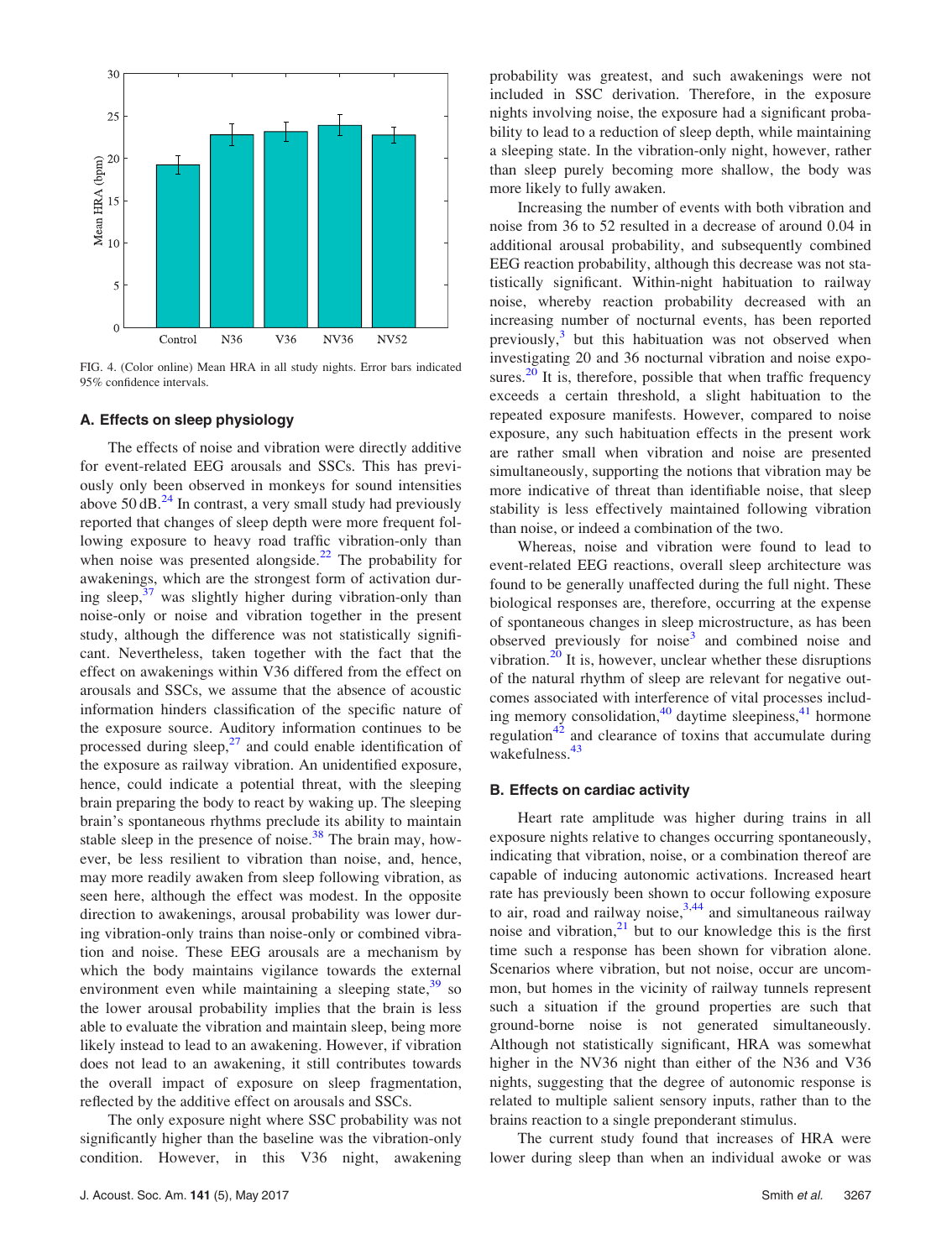<span id="page-7-0"></span>awake prior to stimulus onset, as expected. Some previous work has reported that HRA in response to traffic noise was lower during sleep than wakefulness,<sup>[45](#page-8-0)</sup> but such studies do not account for the large heart rate elevations that accom-pany awakenings.<sup>[46](#page-8-0)</sup> Furthermore, the HRA did not differ between nights with 36 and 52 trains. If autonomic habituation following repeated exposure were to occur within the night, as has been reported previously for railway noise, $3$ then it would be expected that HRA would be lower in the 52-train night. The data in the present study, therefore, do not suggest that there is a habituation to vibration exposure. The relevance of such cardiac activations in the long term, either with or without awakenings, is not known, but has been suggested to be a risk factor for the development of cardiovascular disease, including arterial hypertension.<sup>13</sup>

## C. Relevance for situation in the field

In areas with strong vibration, self-reported annoyance to railway noise was higher than in areas with no or low vibration levels, $47$  with the authors proposing that vibration may modulate the psychological response to noise, rather than evoking a response itself. In the present work we were intrigued by the possibility of effects on sleep following similar cross-modal mechanisms. Stochastic resonance is the phenomenon whereby the addition of random signal noise, in this instance not necessarily auditory noise, to a signal causes it to move above threshold, evoking a response.<sup>[48](#page-8-0)</sup> For instance, low level auditory noise increases vibration perception.[26](#page-8-0) We found instead that rather than the introduction of a second modality increasing the response to a first, vibration and auditory noise were, at least in terms of arousal and sleep stage changes, directly additive. Annoyance, such as that reported to be modulated by exposure to vibration,  $47$  is by definition a psychological phenomenon, and physiological reactions to noise during sleep occur independently of annoyance.<sup>[49](#page-8-0)</sup> The additive effects of vibration and noise do not, therefore, necessarily disagree with the cross-modal field findings.

Since both environmental noise and vibration contribute separately to physiological response, reducing one single exposure, typically noise, may not be sufficient to provide adequate protection for exposed populations. The vibration amplitudes used in the current work correspond to the exposure of around  $7300$  individuals in Sweden alone.<sup>[50](#page-8-0)</sup> Sleep disturbance following nighttime environmental noise can be highly variable between individuals, $51$  and care should, therefore, be taken when considering the implications of the present work in the context of response in the field.

## V. CONCLUDING REMARKS

Vibration and noise from railway freight, both differentially and coincidentally, contributed towards sleep disturbance, reflected by cardiac activations, EEG arousals and awakenings, and changes of sleep depth. The effects of noise and vibration were directly additive for EEG arousals and sleep stage changes, indicating that both inputs are processed in the brain separately yet in parallel, with both contributing towards the likelihood of arousal. There was no indication that either cardiac or autonomic habituation occurred within nights. However, the rather homogeneous age distribution in the present work limits the conclusions that can be drawn regarding older or younger populations. With increasing age, there is a monotonic increase in arousal frequency and a decrease in the proportion of deep sleep.<sup>[52,53](#page-8-0)</sup> Arousal from sleep following environmental noise intrusion is more likely during shallower sleep stages, $37$  so it follows that an older population may be more reactive to noise and vibration than is demonstrated in the present study. Further work could, therefore, seek to examine response to vibration in noise among not only older but also younger populations, with children requiring more sleep and as such representing a potentially vulnerable group.

# ACKNOWLEDGMENTS

The work was supported by grant 266248 from the Seventh Framework Programme (FP7). We gratefully thank Agneta Agge, Sofie Fredriksson, and Josefine Erlingsdotter Larsson for their invaluable assistance in performing the experimental study.

- <sup>1</sup>C. Cirelli and G. Tononi, "Is sleep essential?," [PLoS Biol.](http://dx.doi.org/10.1371/journal.pbio.0060216) 6(8), e216 (2008).
- <sup>2</sup>F. P. Schmidt, M. Basner, G. Kroger, S. Weck, B. Schnorbus, A. Muttray, M. Sariyar, H. Binder, T. Gori, A. Warnholtz, and T. Munzel, "Effect of nighttime aircraft noise exposure on endothelial function and stress hor-mone release in healthy adults," [Eur. Heart J.](http://dx.doi.org/10.1093/eurheartj/eht269) 34(45), 3508-3514 (2013).
- ${}^{3}$ M. Basner, U. Muller, and E. M. Elmenhorst, "Single and combined effects of air, road, and rail traffic noise on sleep and recuperation," [Sleep](http://dx.doi.org/10.1093/sleep/34.1.11)  $34(1)$ ,  $11-23(2011)$ .
- <sup>4</sup>G. M. Aasvang, B. Overland, R. Ursin, and T. Moum, "A field study of effects of road traffic and railway noise on polysomnographic sleep param-eters," [J. Acoust. Soc. Am.](http://dx.doi.org/10.1121/1.3583547) 129(6), 3716–3726 (2011).
- M. Basner, C. Glatz, B. Griefahn, T. Penzel, and A. Samel, "Aircraft noise: Effects on macro- and microstructure of sleep," [Sleep Med.](http://dx.doi.org/10.1016/j.sleep.2007.07.002) 9(4), 382–387 (2008).
- 6 N. Carter, R. Henderson, S. Lal, M. Hart, S. Booth, and S. Hunyor, "Cardiovascular and autonomic response to environmental noise during sleep in night shift workers," [Sleep](http://dx.doi.org/10.1093/sleep/25.4.444) 25(4), 444-451 (2002).
- $^{7}Y$ . de Kluizenaar, S. A. Janssen, F. J. van Lenthe, H. M. Miedema, and J. P. Mackenbach, "Long-term road traffic noise exposure is associated with an increase in morning tiredness," [J. Acoust. Soc. Am.](http://dx.doi.org/10.1121/1.3158834) 126(2), 626–633 (2009).
- 8 B. Griefahn, A. Marks, and S. Robens, "Noise emitted from road, rail and air traffic and their effects on sleep," [J. Sound Vib.](http://dx.doi.org/10.1016/j.jsv.2005.12.052) 295(1–2), 129–140 (2006).
- <sup>9</sup>M. Basner, W. Babisch, A. Davis, M. Brink, C. Clark, S. Janssen, and S. Stansfeld, "Auditory and non-auditory effects of noise on health," [Lancet](http://dx.doi.org/10.1016/S0140-6736(13)61613-X)
- 383(9925), 1325–1332 (2013).<br><sup>10</sup>World Health Organization, "Burden of disease from environmental noise. Quantification of healthy life years lost in Europe," WHO Regional Office
- for Europe, Copenhagen, Denmark, 2011, p. 101.<br><sup>11</sup>E. M. Elmenhorst, S. Pennig, V. Rolny, J. Quehl, U. Mueller, H. Maass, and M. Basner, "Examining nocturnal railway noise and aircraft noise in the field: Sleep, psychomotor performance, and annoyance," [Sci. Total](http://dx.doi.org/10.1016/j.scitotenv.2012.02.024) Environ. 424, 48–56 (2012).
- $^{12}$ M. Saremi, J. Greneche, A. Bonnefond, O. Rohmer, A. Eschenlauer, and P. Tassi, "Effects of nocturnal railway noise on sleep fragmentation in young and middle-aged subjects as a function of type of train and sound level," [Int. J. Psychophysiol.](http://dx.doi.org/10.1016/j.ijpsycho.2008.08.002) 70(3), 184–191 (2008). <sup>13</sup>T. Münzel, T. Gori, W. Babisch, and M. Basner, "Cardiovascular effects
- 
- of environmental noise exposure," [Eur. Heart J.](http://dx.doi.org/10.1093/eurheartj/ehu030) <sup>35</sup>(13), 829–836 (2014). 14G. M. Aasvang, T. Moum, and B. Engdahl, "Self-reported sleep disturbances due to railway noise: Exposure-response relationships for nighttime equivalent and maximum noise levels," [J. Acoust. Soc. Am.](http://dx.doi.org/10.1121/1.2932074) 124(1), 257–268 (2008).